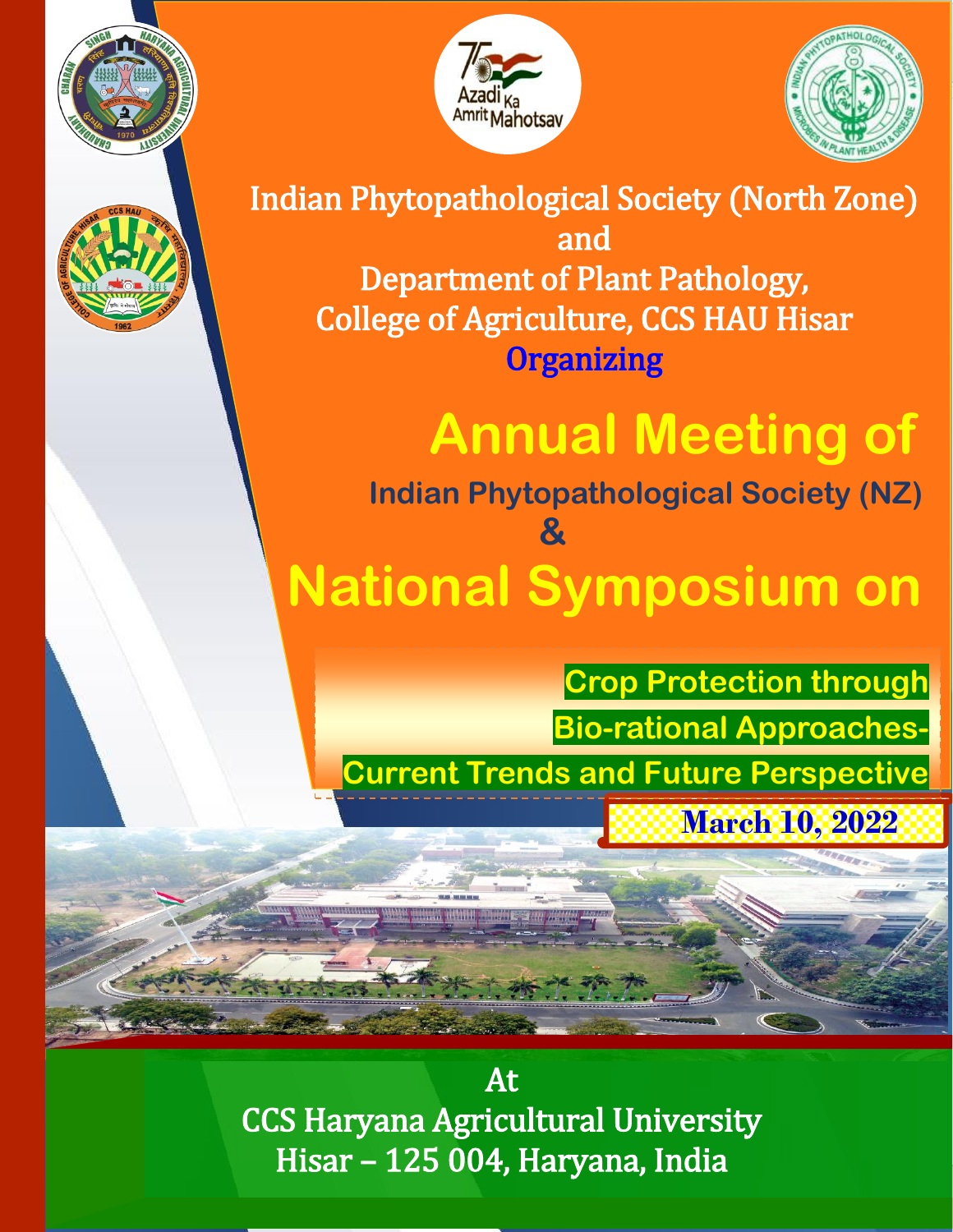## **INVITATION AND CALL FOR ABSTRACTS** 89

**The Organizing Committee is pleased to extend a cordial invitation to attend Annual Meeting of Indian Phytopathological Society (NZ) & National Symposium on "Crop Protection through Bio-rational approaches- Current trends and future perspective" at CCS Haryana Agricultural University Hisar, Haryana on 10th March, 2022**.

#### **THEME OF THE SYMPOSIUM** 嚩

**Over the years, there has been tremendous shift in pest management strategies due to growing concern on account of adverse effect of crop protection chemicals on biodiversity, environment, human beings as well as live stocks. Consequently, emphasis has shifted from use of chemical pesticides to environment friendly bio-rational based pest management practices with major emphasis on plant products and microbe based pesticides. A large number of crop protection scientists throughout the world are involved in search of effective, cost efficient viable tools which are nowadays incorporated in crop pest management strategies. Under such situation it becomes very important to know shift in pests' dynamics and devise effective management strategies that can work under wider climatic conditions. Pesticides are common tool for managing plant pests but are hazardous to human health, live stocks and environment. Other pests' management practices may be useful for specific pests, such as removal of infected plant materials, use of biocontrol agents or use of certified seed to avoid introduction of pests. The combination of current maps and future climatic conditions with models of pests' risk and management under ecofriendly agricultural practices explored to be adapted. The major thrust areas of plant protection are promotion of Integrated Pest Management, ensuring availability of safe and quality pesticides for sustaining crop production from the ravages of pests.**

**The present symposium will address some of these emerging issues related to Crop Protection through bio-rational approaches in order to develop guidelines for future research especially under the perspective of agriculture, horticulture, vegetables etc.**

## **TECHNICAL SESSIONS** evi

- **1. Emerging plant pests and pathogens under changing climate and strategy for their management**
- **2. Molecular approaches in pest diagnosis and management**
- **3. Integrated pest management for good agricultural practices**
- **4. Prof. M.J. Narasimhan Merit Academic Award Contest**
- 5. **APS Student Travel Award**

## W **HIGHLIGHTS**

- **Lectures from eminent scientists**
- **Prof. M.J. Narasimhan Merit Academic Award contest to select two best papers for the ensuing annual meeting of IPS**
- **APS Student Travel Award**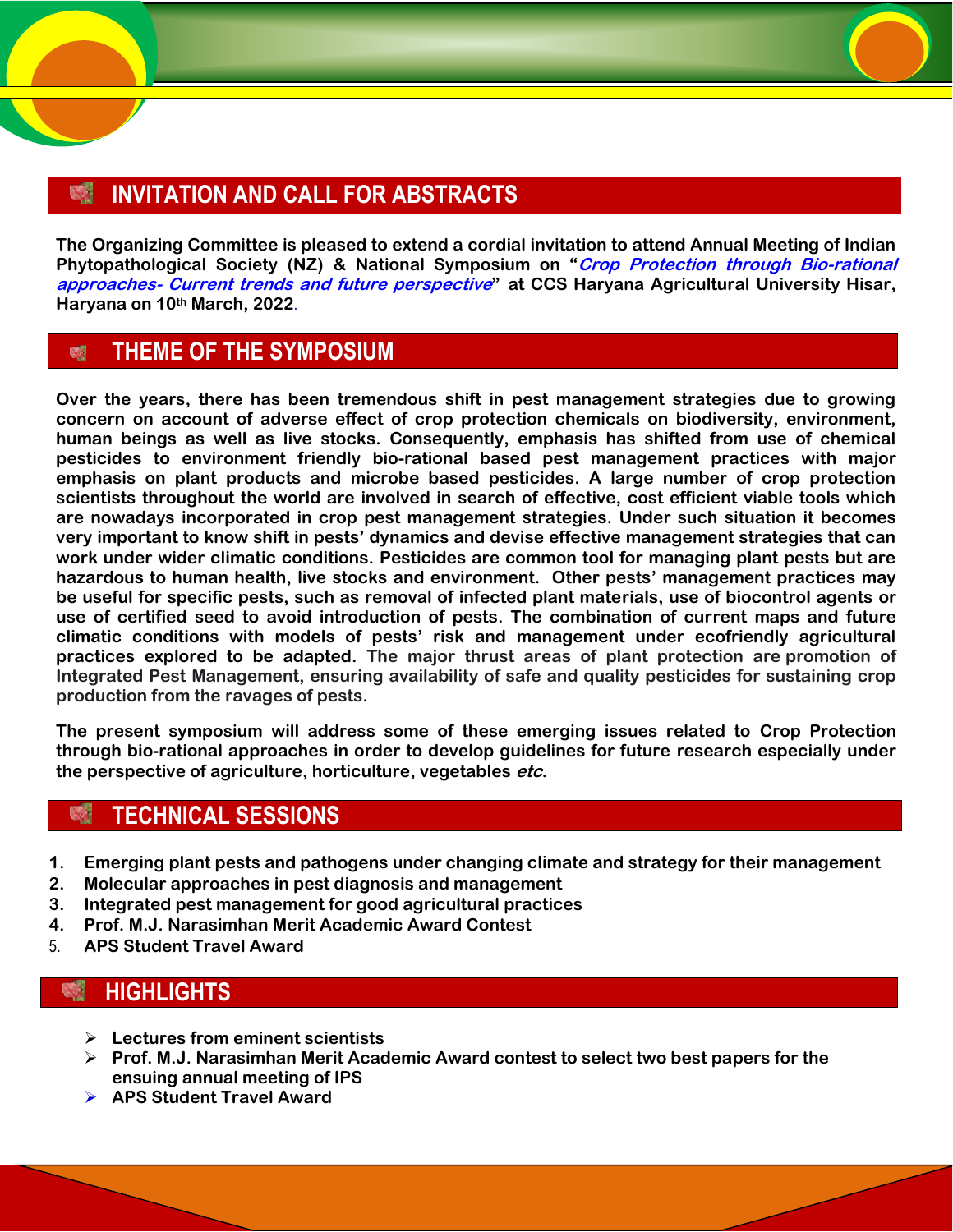# **PROF. M.J. NARASIMHAN MERIT ACADEMIC AWARD**

**A preliminary selection for this award will be held and two names shall be recommended for the national contest at annual meeting of IPS. Members (NZ) are invited to participate in this contest in single or joint authorship. The maximum age for the presenting author is 35 years (proof required, matric certificate with abstract). There is no restriction of age of co-author, if any.**

## **APS STUDENT TRAVEL AWARD** P.

**American Phytopathological Society has offered the travel award to a Ph.D. student, who is member of IPS. Competitions among Ph.D. students in IPS-Northern region will be held during the symposium. Ph.D. students (NZ) are invited to participate in this contest in single or joint authorship.** 

## **AIM & SCOPE**

**The purpose of symposium is an earnest attempt to create the right interface for the exchange and dissemination of new ideas and techniques among the young researchers in various fields of crop protection. The program consists of preliminary invited talks as well as contributed paper presentations on various technical aspects of different research areas with the following objectives:**

- **To motivate and enhance the participants' knowledge with the recent technologies.**
- **To provide an interdisciplinary platform with newer dimensions to tackle real-life applications of crop protection.**
- **To promote new-innovative techniques and ideas with better opportunities and success.**

## **CALL FOR ABSTRACTS** 嚬

## **Abstracts for annual meeting (NZ) and symposium are invited in the following format:**

**The abstract of paper (limited to 250 Words) should focus on objective of the study, methodology, research findings, significance & scope of the study. The interested delegates are requested to submit the soft copy of abstract through e-mail before the scheduled date. The accepted abstracts will be published as the e-proceeding of the conference.**

| <b>Text Format</b>            | $\bullet$<br>$\bullet$ | <b>Microsoft Word Document</b>                                                  |
|-------------------------------|------------------------|---------------------------------------------------------------------------------|
| <b>Font</b>                   | $\bullet$<br>$\bullet$ | <b>Times New Roman</b>                                                          |
| <b>Theme Area Title</b>       | ÷                      | Font size 12 regular, to be typed in top center of the abstract                 |
| <b>Paper Title</b>            | ÷                      | Font size 14 bold, preferably less than 100 characters                          |
| <b>Author(s)</b> Name         | ÷                      | Font size 12, italics, presenting authors name should be bold                   |
| <b>Affiliation</b>            | ÷                      | Font size 11 regular, should include complete postal address with               |
|                               |                        | PIN code followed by e-mail address & mobile number of the presenting<br>author |
| <b>Text</b>                   | ÷                      | Font size 11 regular with single spacing left aligned and right justified       |
| <b>Keywords &amp; Phrases</b> | ÷                      | <b>Maximum 5 key words or phrases</b>                                           |
| <b>Mode of Presentation</b>   | $\bullet$              | <b>Online / Offline</b>                                                         |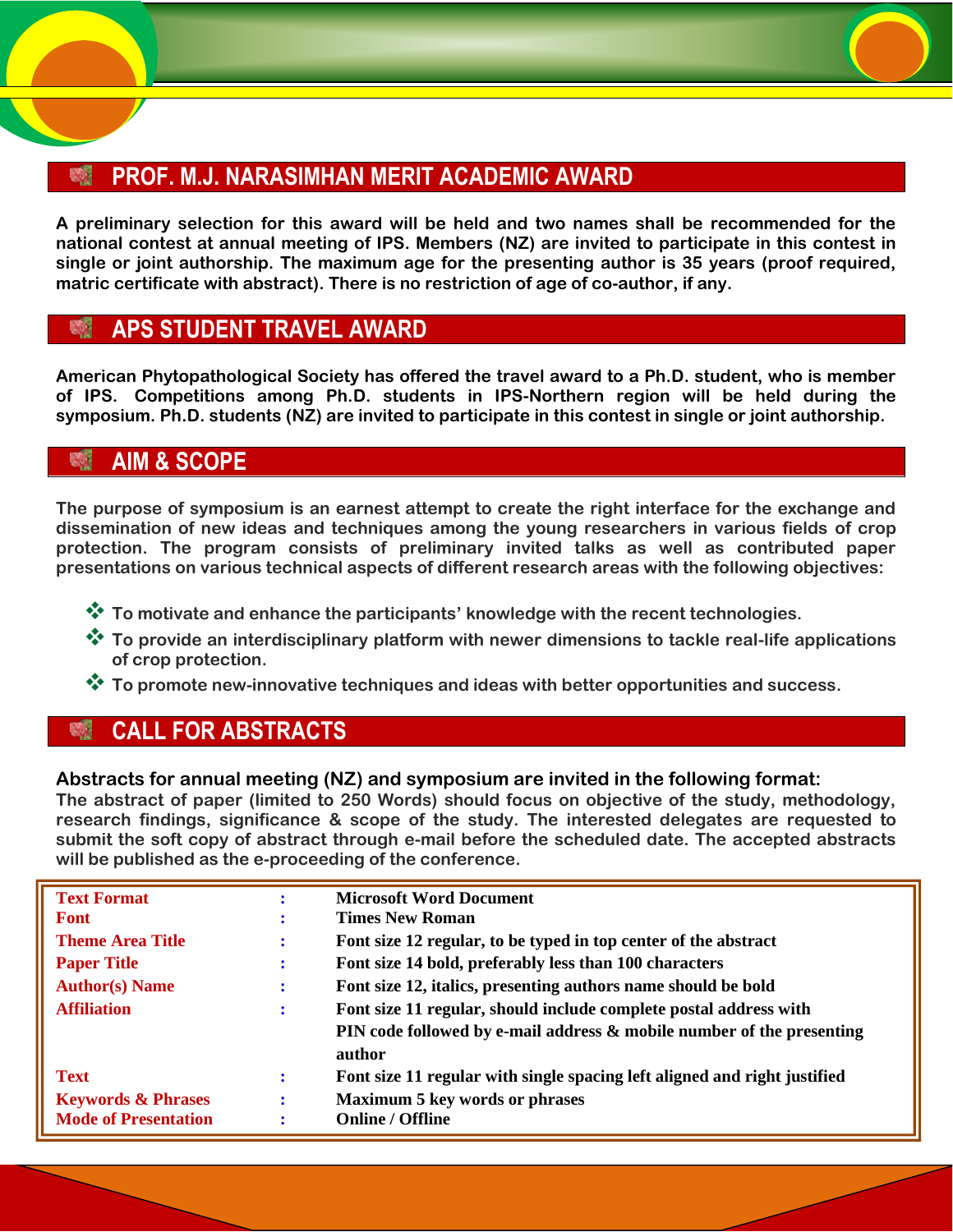## **Equipment Needs** S.

**Availability of audio-visual equipment and internet facility**

**The abstract submitted for Prof. M.J. Narasimhan Merit Academic Award Contest or APS Student Travel Award should be marked on the top of right hand side.** 

#### 颐 **GENERAL INFORMATION**

- **Interested participants should send abstracts of symposium papers as well as other contributory papers on general topics in any field relevant to pest management.**
- **Abstracts can be submitted till 5th March, 2022. Abstracts should be sent only by e-mail at [ipsnz2022@gmail.com](mailto:ipsnz2022@gmail.com) and uploaded on registration link of Google form.**
- **Participants who submit their abstracts will be sent a formal invitation by 7th March, 2022 for presentation**.

#### 畹 **GUIDELINES FOR PREPARING POSTERS**

**Posters must include the title, author(s) name & address, introduction, materials & methods and salient achievements. Each poster should be provided with digital power point presentation (3 slides) and recorded presentation of two minutes. Three best posters, in order, will carry a digital citation among different categories.**

## 嚩

**REGISTRATION FEE: NO REGISTRATION FEE** 

## **Registration through Google form:**

**[https://docs.google.com/forms/d/e/1FAIpQLScphYPIkOTJR1yxUOl7MryACpGAGX0hk4](https://docs.google.com/forms/d/e/1FAIpQLScphYPIkOTJR1yxUOl7MryACpGAGX0hk4D4MtM6Jz-Wd3Bfkw/viewform?usp=pp_url) [D4MtM6Jz-Wd3Bfkw/viewform?usp=pp\\_url](https://docs.google.com/forms/d/e/1FAIpQLScphYPIkOTJR1yxUOl7MryACpGAGX0hk4D4MtM6Jz-Wd3Bfkw/viewform?usp=pp_url)** 

**Attending different sessions is compulsory**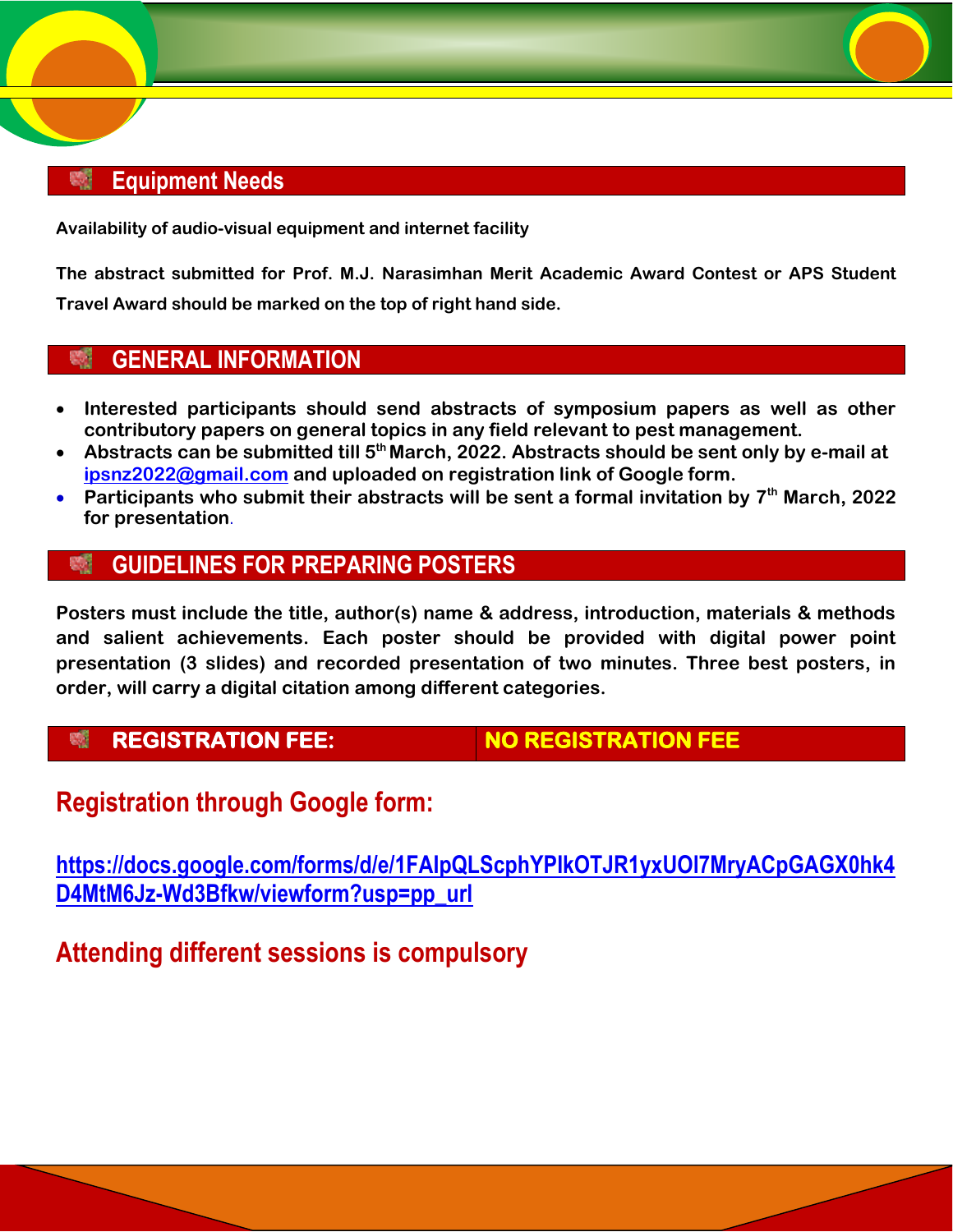



Prof. B.R. Kamboj **Vice Chancellor, CCS HAU, Hisar**



Dr. S.K. Pahuja Dr. Ram Niwas  **Dean COA, CCS HAU, Hisar Director of Research, CCS HAU, Hisar**

**Conveners** 

Dr. H.S. Saharan Prof. & Head

Dr. Rakesh Mehra Professor

Dr. Kushal Raj Zonal President (IPS NZ)

Dr. Rakesh Chugh Zonal Councillor (IPS NZ)



Dr. Satish Kumar Mehta Dr. R.S. Beniwal Dr. Vinod Malik Dr. Anil Kumar Saini



**Dr. Fateh Singh Dr. Ashwani Kumar Dahiya Dr. Narender Singh Dr. Promil Kapoor Dr. Narender Kumar Dr. Rakesh Poonia Dr. Manmohan Dr. Kishore Chand Dr. Mahabir Singh Bochalya Dr. Dalvinder Pal Singh Dr. Harbinder Singh Dr. Pooja Sangwan Dr. Parshant Dr. Manoj Kumar Buswal Dr. Jagdeep Singh Dr. Manjeet Singh Dr. Pavitra** 

**Dr. Rakesh Kumar Sangwan Dr. Ravinder Chauhan Dr. Naresh Kumar Yadav**

- 
- 
- 
- 
-